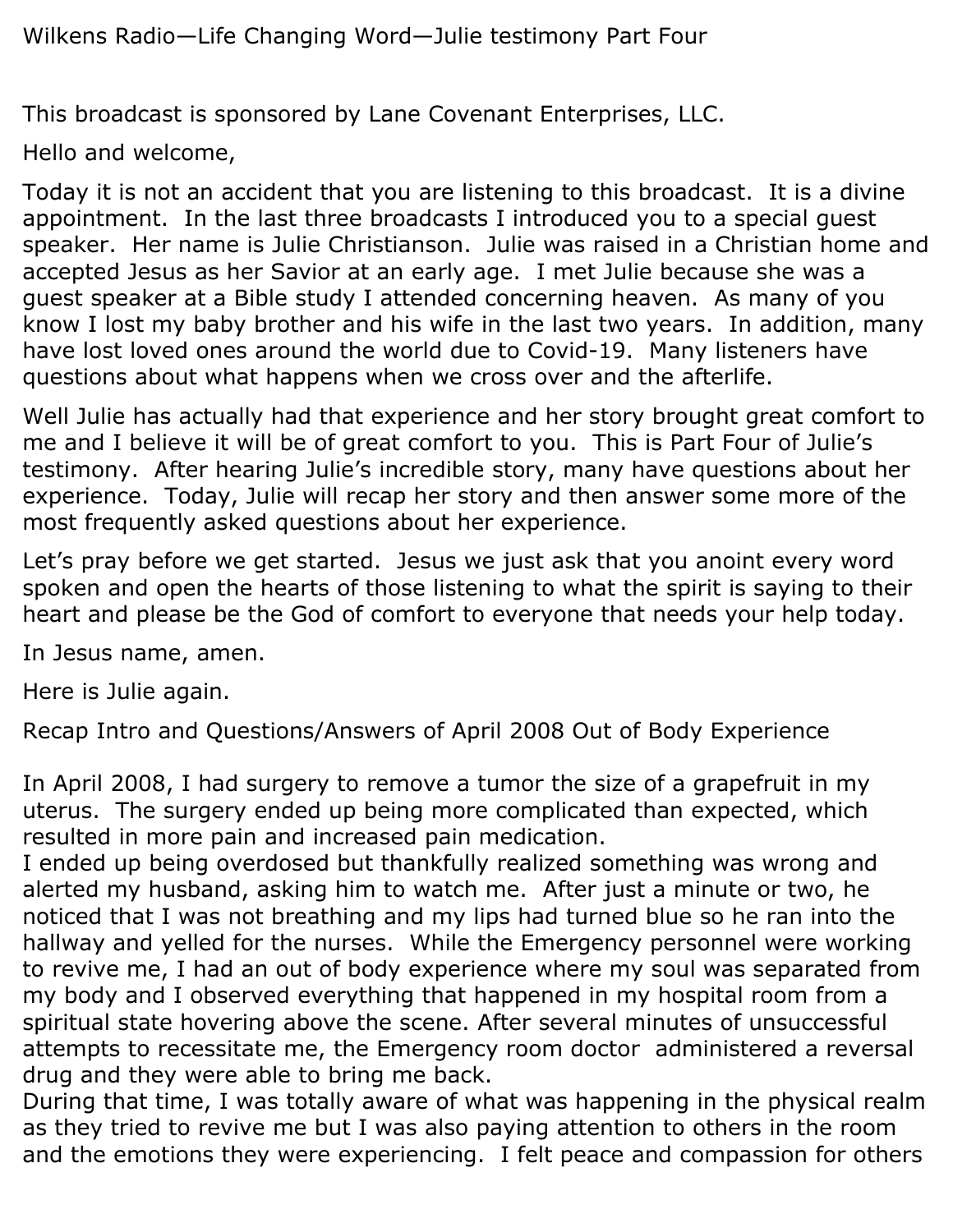even those I didn't know and there was an absence of negative emotions like worry, fear or pain.

This was opposite from the apprehension I felt before the surgery and the pain involved following the surgery and especially after being revived. The peace I felt was like none I had ever felt before. I believe it was a peace that came from having a relationship with Jesus and being kept safe in Him and being able to completely view life through spiritual eyes.

I was able to hear conversations of those in the room, observe what the emergency personnel were doing to try and save me and notice expressions on the faces of my husband and a nurse in the room, even noticing name tags and appearance of others.

After the emergency was under control and I had settled down, I had a desire to speak to those I had seen in my room so that I could tell them about my out of body experience and my faith.

If someone is listening to this these questions and answers about my near death experience, I would encourage them to go back and listen to your last two sessions to hear the full story and especially the amazing stories of how God wove so many pieces together...like the hospital administrator whose family later became our neighbors and specific scripture that had been prayed for me. It is a beautiful illustration to me of how God is always working behind the scenes that we so often miss seeing because we focus so much on the physical, the temporary and what we can see.

 This experience was traumatic but has also encouraged me to be more focused on the spiritual nature and view life with an eternal perspective.

5)Do you think you got to a point of no return or had a choice to go to heaven or to remain?

No, I don't. I don't believe I had a choice in the matter. God, in His sovereignty, knew I would be remaining on this earth for a while longer. His plans included me experiencing exactly what I did. I did not feel a need to return to my body and if I had entered heaven, I can't imagine wanting to return to my earthly body and home.

Was it because my daughter, with full faith prayed for God to let her mom live? Was it because he had prompted me to pray with loved ones ahead of this surgery? …Both?

Was it because He still had purposes for me to fulfill on this earth? Not that He needs me to do anything, but he does know the desire of my heart to serve Him and share the gospel message with others. And He knew that this event would spur me on with more fervor to live intentionally for Him. I grew up relatively shy but I intentionally participated in activities that required I speak in front of people. Even as an adult, it has never felt natural for me to just start up conversations with people. So, I have to live intentionally to share my faith and when you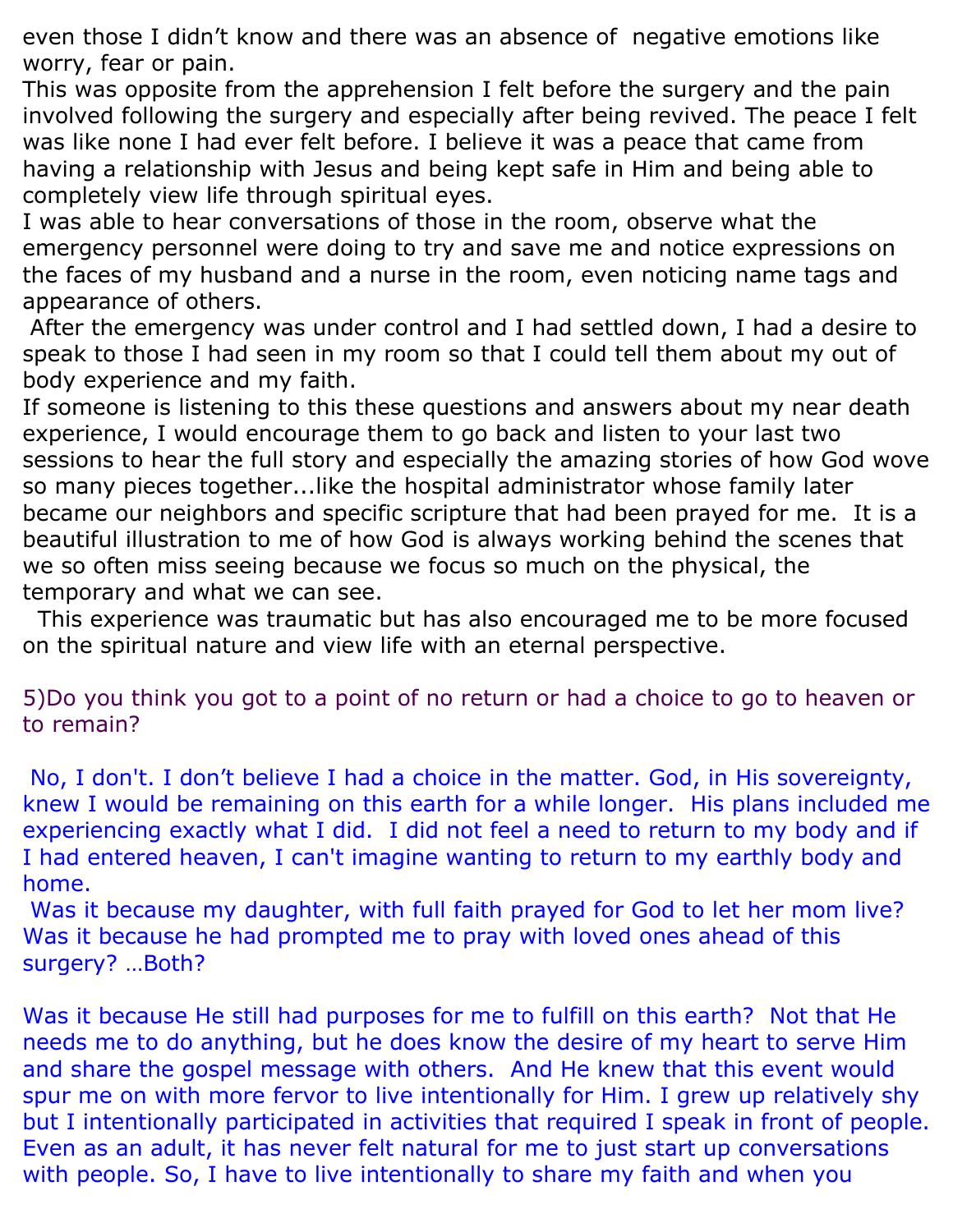realize the brevity and preciousness of life and are grateful for being given not only eternal life, but also recognize that Jesus wants us to begin living our eternal lives in fellowship with Him now, that should encourage us to share the gift we have been given.

As long as we have breath in our lungs, God has a purpose for us and good works that He created before the beginning of the world for us to do. And doing so, brings the utmost joy.

A beautiful thing that I want to point out is that God knows ahead of time what we are going to do. He knows even the prayers we are going to pray before we ever utter a word! That is just an amazing thought to me, and I love that He goes before us.

6) Have the memories faded through the years about this event?

Well, let me say that I am now over 50 and I rely on notes for remembering so much these days! But there are times in our lives that are traumatic, amazing or wonderful and you tend to remember those events much more vividly than the ordinary that happened more recently, like even yesterday.

One thing that I've learned and come to treasure in my life is to take notes to help me remember something important or something God spoke to my heart through someone's words or through scripture and it has been wonderful to go back and read through notes in my Bible or journals.

And like I said, I immediately wrote down what happened in this experience. But, really with this circumstance, it still feels like it wasn't long ago. The memories are vivid and real still today.

7) If you had the choice to experience this or not go through the pain and difficulty related to it, what would you choose?

Without a doubt, I would choose to go through it all again. Actually, I can say that about most of the hardest times of my life Of course, I don't like the physical or emotional pain that different trials and struggles and loss have brought, but I am so thankful for the presence of the Lord in those times. I am so thankful that He has taught me to lay those things at the foot of the cross and lift my hands in praise. I am thankful for the hindsight, for the beautiful moments he has allowed me to see that He goes before us to orchestrate details and divine appointments and answers to prayer.

Really, we all have a choice when we are in the midst of something difficult to just pray that it goes away or to ask God what He would teach us through it. And we can rest assured, if our faith is in Him, that He will not leave us to go through it alone. He will be right there, listening, waiting and working in it for our good and His glory.